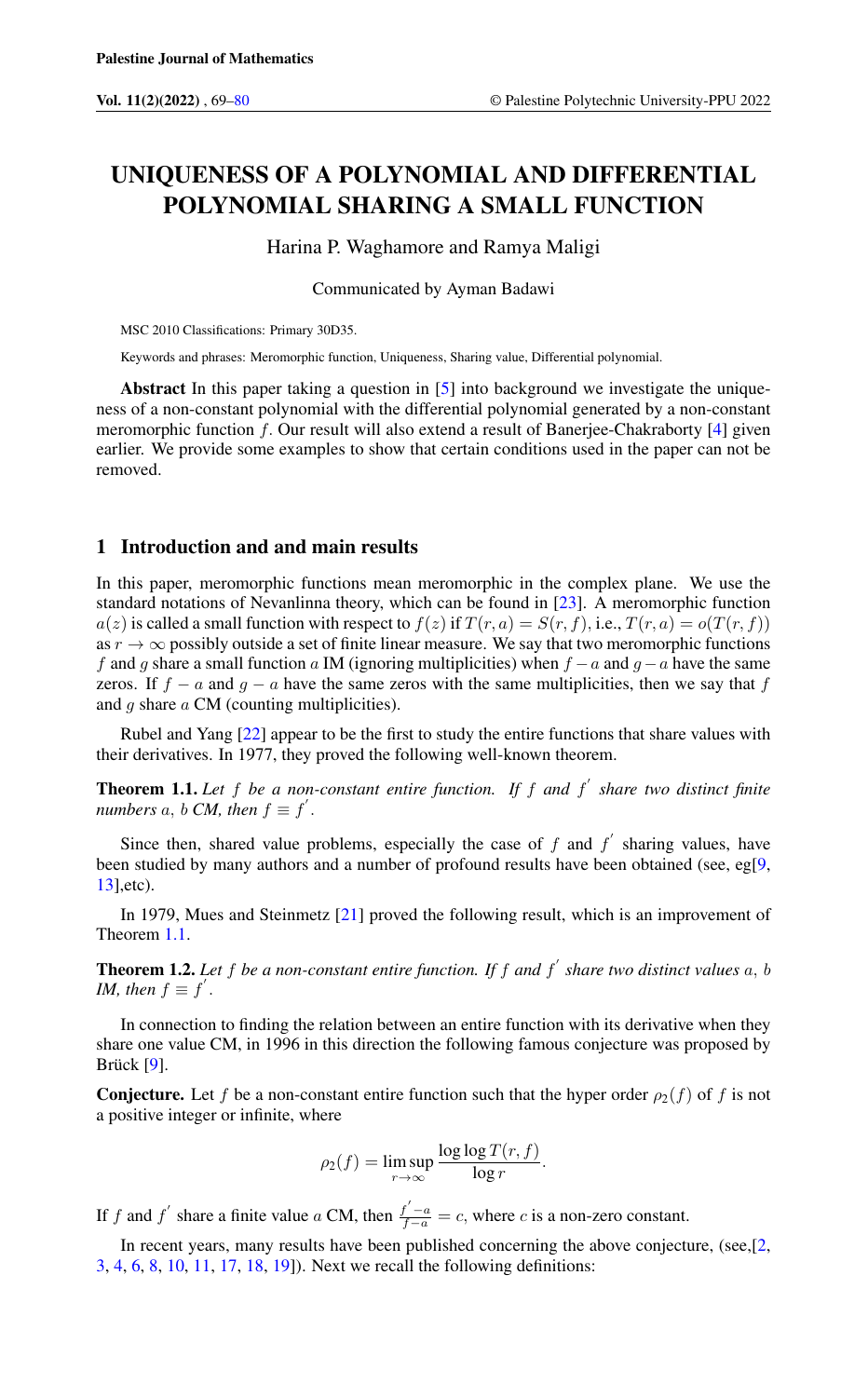**Definition 1.3.** [\[16\]](#page-11-11) Let p be a positive integer and  $a \in \mathbb{C} \cup \{\infty\}.$ 

- (i)  $N(r, a; f | \geq p)$  (resp.  $\overline{N}(r, a; f | \geq p)$ ) denotes the counting function (resp. reduced counting function) of those  $a$ -points of  $f$  whose multiplicities are not less than  $p$ .
- (ii)  $N(r, a; f \leq p)$  (resp.  $\overline{N}(r, a; f \leq p)$ ) denotes the counting function (resp. reduced counting function) of those a-points of f whose multiplicities are not greater than p.

**Definition 1.4.** [\[25\]](#page-11-12) For  $a \in \mathbb{C} \cup \{\infty\}$  and a positive integer p, we define

$$
N_p(r, a; f) = \overline{N}(r, a; f) + \overline{N}(r, a; f \ge 2) + \dots + \overline{N}(r, a; f \ge p).
$$

**Definition 1.5.** [\[25\]](#page-11-12) For  $a \in \mathbb{C} \cup \{\infty\}$  and a positive integer p, we put

$$
\delta_p(a, f) = 1 - \limsup_{r \to \infty} \frac{N_p(r, a; f)}{T(r, f)}.
$$

Thus

$$
0 \le \delta(a, f) \le \delta_p(a, f) \le \delta_{p-1}(a, f) \le \dots \le \delta_2(a, f) \le \delta_1(a, f) = \Theta(a, f) \le 1.
$$

**Definition 1.6.** [\[4\]](#page-10-2) For two positive integers  $n, p$  we define

$$
\mu_p = \min\{n, p\}
$$
 and  $\mu_p^* = p + 1 - \mu_p$ .

Then clearly

$$
N_p(r, 0; f^n) \le \mu_p N_{\mu_p^*}(r, 0; f).
$$

**Definition 1.7.** [\[8\]](#page-11-5) Let  $z_0$  be a zero of  $f - a$  of multiplicity p and a zero of  $g - a$  of multiplicity q.

- i) We denote by  $\overline{N}_L(r, a; f)$ , the counting function of those a-points of f and g where  $p > q \ge$ 1,
- ii) by  $N_E^{(1)}(r, a; f)$ , we denote the the counting function of those a-points of f and g where  $p = q = 1$  and
- iii) by  $\overline{N}_{E}^{(2)}(r, a; f)$ , we denote the counting function of those a-points of f and g where  $p = q \ge$ 2, each point in these counting functions is counted only once.

Similarly, we can define  $\overline{N}_L(r, a; g), N_E^{1)}(r, a; g), \overline{N}_E^{(2)}(r, a; g)$ .

**Definition 1.8.** [\[15\]](#page-11-13) Let k be a non-negative integer or infinity and  $a \in \mathbb{C} \cup \{\infty\}$ . By  $E_k(a; f)$ , we mean the set of all a-points of f, where an a-point of multiplicity m is counted m times if  $m \leq k$  and  $k + 1$  times if  $m > k$ . If  $E_k(a; f) = E_k(a; g)$ , we say that f and g share the value a with weight k. Thus we note that f and g share a value  $a$ -IM (resp. CM) if and only if f and g share  $(a, 0)$  (resp. $(a, \infty)$ ).

With the notion of weighted sharing of values Lahiri-Sarkar [\[16\]](#page-11-11) improved the result of Zhang [\[24\]](#page-11-14). In [\[25\]](#page-11-12) Zhang extended the result of Lahiri-Sarkar [\[16\]](#page-11-11) and replaced the concept of value sharing by small function sharing.

In 2008, Zhang and Lü [\[26\]](#page-11-15) obtained the following result.

**Theorem 1.9.** Let  $k(\geq 1)$ ,  $n(\geq 1)$  be integers and f be a non-constant meromorphic function. *Also, let*  $a(z)(\not\equiv 0,\infty)$  *be a small function with respect to f. Suppose*  $f^n - a$  *and*  $f^{(k)} - a$  *share*  $(0, l)$ . *If*  $l = \infty$  *and* 

$$
(3+k)\Theta(\infty, f) + 2\Theta(0, f) + \delta_{2+k}(0, f) > 6 + k - n,
$$

*or,*  $l = 0$  *and* 

$$
(6+2k)\Theta(\infty, f) + 4\Theta(0, f) + 2\delta_{2+k}(0, f) > 12 + 2k - n,
$$

*then*  $f^n \equiv f^{(k)}$ .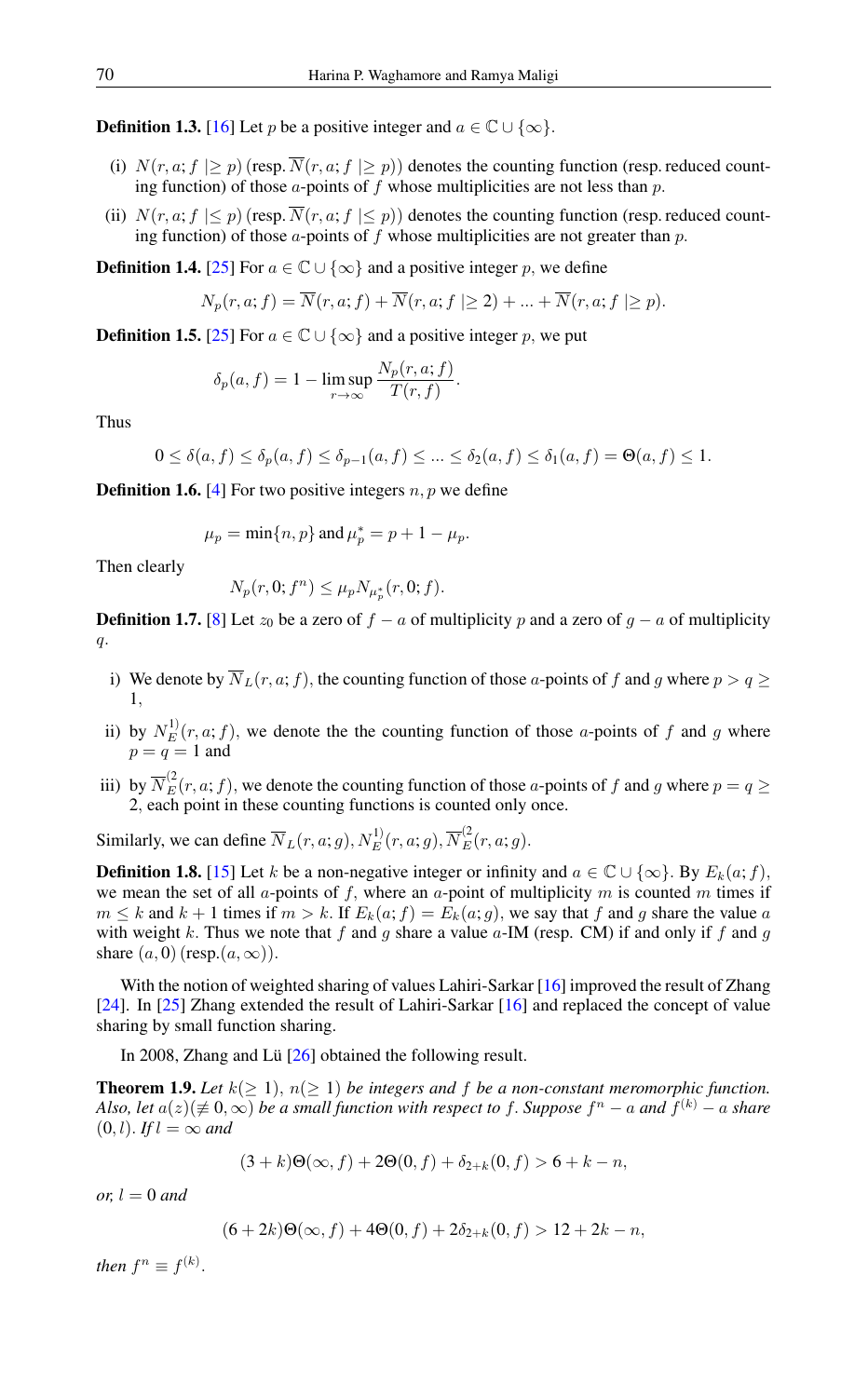At the end of  $[26]$  the following question was raised by Zhang and Lü  $[26]$ .

**Question 1.1.** What will happen if  $f^n$  and  $[f^{(k)}]^m$  share a small function ?

In 2010, Chen and Zhang [\[11\]](#page-11-7) answered the above question. But unfortunately there were some errors in their results. Banerjee-Majumder [\[8\]](#page-11-5) first pointed out the errors, rectified them and obtained the correct form of the same as follows.

<span id="page-2-0"></span>**Theorem 1.10.** Let  $k(\geq 1)$ ,  $n(\geq 1)$  be integers and f be a non-constant meromorphic function. Also, let  $a(z)(\not\equiv 0,\infty)$  be a small function with respect to  $f.$  Suppose  $f^n-a$  and  $f^{(k)}-a$  share  $(0, l)$ . *If*  $l \geq 2$  *and* 

$$
(3+k)\Theta(\infty, f) + 2\Theta(0, f) + \delta_{2+k}(0, f) > 6 + k - n,
$$

*or,*  $l = 1$  *and* 

$$
\left(\frac{7}{2} + k\right)\Theta(\infty, f) + \frac{5}{2}\Theta(0, f) + \delta_{2+k}(0, f) > 7 + k - n,
$$

*or,*  $l = 0$  *and* 

$$
(6+2k)\Theta(\infty, f) + 4\Theta(0, f) + \delta_{2+k}(0, f) + \delta_{1+k}(0, f) > 12 + 2k - n,
$$

*then*  $f^n \equiv f^{(k)}$ .

<span id="page-2-1"></span>**Theorem 1.11.** Let  $k(\geq 1)$ ,  $n(\geq 1)$ ,  $m(\geq 2)$  be integers and f be a non-constant meromorphic *function.* Also, let  $a(z) (\neq 0, \infty)$  be a small function with respect to f. Suppose  $f^n - a$  and  $[f^{(k)}]^{m} - a$  *share*  $(0, l)$ *. If*  $l = 2$  *and* 

<span id="page-2-2"></span>
$$
(3+2k)\Theta(\infty, f) + 2\Theta(0, f) + 2\delta_{1+k}(0, f) > 7 + 2k - n,\tag{1.1}
$$

*or,*  $l = 1$  *and* 

$$
\left(\frac{7}{2} + 2k\right)\Theta(\infty, f) + \frac{5}{2}\Theta(0, f) + 2\delta_{1+k}(0, f) > 8 + 2k - n,\tag{1.2}
$$

*or,*  $l = 0$  *and* 

<span id="page-2-3"></span>
$$
(6+3k)\Theta(\infty, f) + 4\Theta(0, f) + 3\delta_{1+k}(0, f) > 13 + 3k - n,\tag{1.3}
$$

*then*  $f^n \equiv [f^{(k)}]^m$ .

It can be easily proved that Theorem [1.10](#page-2-0) is a better result than Theorem [1.11](#page-2-1) for  $m = 1$ case. Also, it is observed that in the conditions  $(1.1)$  -  $(1.3)$  there was no influence of m.

Very recently, in order to improve the results of Zhang [\[25\]](#page-11-12), Li and Huang [\[17\]](#page-11-8) obtained the following theorem. In view of Lemma [2.1](#page-6-0) proved latter on, we see that the following result obtained in [\[17\]](#page-11-8) is better than that of Theorem [1.10](#page-2-0) for  $n = 1$ .

**Theorem 1.12.** Let  $k(\geq 1)$ ,  $l(\geq 0)$  be integers and f be a non-constant meromorphic function. *Also, let*  $a(z)$   $(\not\equiv 0,\infty)$  *be a small function with respect to f. Suppose*  $f - a$  *and*  $f^{(k)} - a$  *share*  $(0, l)$ . *If*  $l \geq 2$  *and* 

$$
(3+k)\Theta(\infty, f) + \delta_2(0, f) + \delta_{2+k}(0, f) > k+4,
$$

*or,*  $l = 1$  *and* 

$$
\left(\frac{7}{2}+k\right)\Theta(\infty,f) + \frac{1}{2}\Theta(0,f) + \delta_2(0,f) + \delta_{2+k}(0,f) > k+5,
$$

*or,*  $l = 0$  *and* 

$$
(6+2k)\Theta(\infty, f) + 2\Theta(0, f) + \delta_2(0, f) + \delta_{1+k}(0, f) + \delta_{2+k}(0, f) > 2k + 10,
$$

*then*  $f \equiv f^{(k)}$ *.*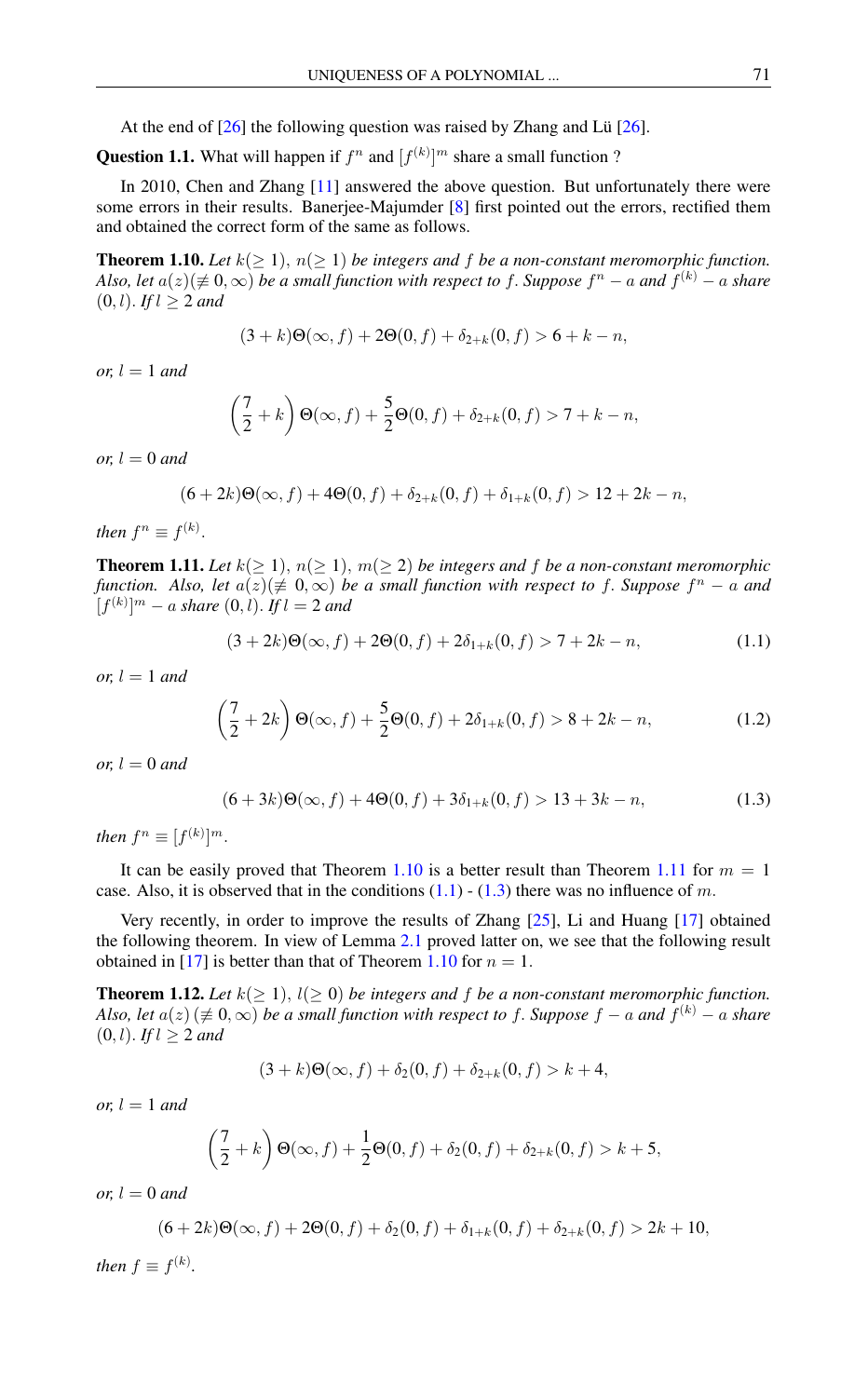Now, we recall the following definition

**Definition 1.13.** [\[14\]](#page-11-16) Let  $n_{0i}, n_{1i}, ..., n_{ki}$  be nonnegative integers.

- The expression  $M_j[f] = (f)^{n_0 j} (f^{(1)})^{n_1 j} \dots (f^{(k)})^{n_{kj}}$  is called a differential monomial generated by f of degree  $d_{M_j} = d(M_j) = \sum_{i=0}^{k} n_{ij}$  and weight  $\Gamma_{M_j} = \sum_{i=0}^{k} (i+1) n_{ij}$ .
- The sum  $H[f] = \sum_{j=1}^{t} b_j M_j[f]$  is called a differential polynomial generated by f of degree  $d(H) = \max\{d(M_j) : 1 \le j \le t\}$  and weight  $\Gamma = \Gamma_P = \max\{\Gamma_{M_j} : 1 \le j \le t\}$ , where  $T(r, b<sub>j</sub>) = S(r, f)$  for  $j = 1, 2, ..., t$ .
- The numbers  $d(H) = \min\{d(M_i) : 1 \leq j \leq t\}$  and k (the highest order of the derivative of f in  $H[f]$ ) are called respectively the lower degree and order of  $H[f]$ .
- H[f] is said to be homogeneous if  $\bar{d}(H) = \underline{d}(H)$ . Also, we define  $Q := \max\{\Gamma_{Mj} d(M_j)$ :  $1 \leq j \leq t$ ; and for the sake of convenience for a differential monomial  $M[f]$ , we denote by  $\lambda = \Gamma_M - d_M.$

Since the natural extension of  $[f^{(k)}]^{m}$  is a differential monomial, it will be interesting to see whether Theorem [1.11](#page-2-1) can remain true when  $[f^{(k)}]^m$  is replaced by  $M[f]$ . In this direction, very recently Banerjee-Chakraborty [\[4\]](#page-10-2) have improved Theorem [1.11](#page-2-1) in the following way which in turn improve a recent result of Li-Huang [\[17\]](#page-11-8) as well.

<span id="page-3-0"></span>**Theorem 1.14.** Let  $k(>1)$ ,  $n(>1)$  be integers and f be a non-constant meromorphic function. *Also, let*  $M[f]$  *be a differential monomial of degree*  $d_M$  *and weight*  $\Gamma_M$  *and* k *is the highest derivative in M*[f]. Let  $a(z)$  ( $\neq 0,\infty$ ) be a small function with respect to f. Suppose  $f^n - a$  and  $M[f] - a$  *share*  $(0, l)$ *. If*  $l \ge 2$  *and* 

$$
(3+\lambda)\Theta(\infty, f) + \mu_2 \delta_{\mu_2^*}(0, f) + d_M \delta_{k+2}(0, f) > 3 + \Gamma_M + \mu_2 - n,
$$

*or,*  $l = 1$  *and* 

$$
\left(\frac{7}{2}+\lambda\right)\Theta(\infty,f)+\frac{1}{2}\Theta(0,f)+\mu_2\delta_{\mu_2^*}(0,f)+d_M\delta_{k+2}(0,f)>4+\Gamma_M+\mu_2-n,
$$

*or,*  $l = 0$  *and* 

 $(6+2\lambda)\Theta(\infty, f) + 2\Theta(0, f) + \mu_2 \delta_{\mu_2^*}(0, f) + d_M \delta_{k+2}(0, f) + d_M \delta_{k+1}(0, f) > 8 + 2\Gamma_M + \mu_2 - n,$ *then*  $f^n \equiv M[f]$ .

In the same paper the following was asked:

**Question 1.2.** Is it possible to extend Theorem [1.14](#page-3-0) upto differential polynomial instead of differential monomial?

To answer the above question, recently Bikash Chakraborty [\[5\]](#page-10-1) obtained the following theorem:

<span id="page-3-1"></span>**Theorem 1.15.** Let  $k(\geq 1)$ ,  $n(\geq 1)$  be integers and f be a non-constant meromorphic function. Let  $H[f]$  be a homogeneous differential polynomial of degree  $\bar{d}(H)$  and weight  $\Gamma_P$  *such that*  $\Gamma_P > (k+1)\underline{d}(H) - 2$ , *where* k is the highest derivative in H[f]. Also, let  $a(z) \neq 0, \infty$  be a *small function with respect to f. Suppose*  $f<sup>n</sup> - a$  *and*  $H[f] - a$  *share*  $(0, l)$ *. If*  $l \ge 2$  *and* 

$$
(\Gamma_P - \underline{d}(H) + 3)\Theta(\infty, f) + \mu_2 \delta_{\mu_2^*}(0, f) + \underline{d}(H)\delta_{2+\Gamma_P - \underline{d}(H)}(0, f) > \Gamma_P + \mu_2 + 3 - n,\tag{1.4}
$$

*or,*  $l = 1$  *and* 

$$
\left(\Gamma_P - \underline{d}(H) + \frac{7}{2}\right)\Theta(\infty, f) + \frac{1}{2}\Theta(0, f) + \mu_2 \delta_{\mu_2^*}(0, f) + \underline{d}(H)\delta_{2+\Gamma_P - \underline{d}(H)}(0, f) > \Gamma_P + \mu_2 + 4 - n,
$$
\n(1.5)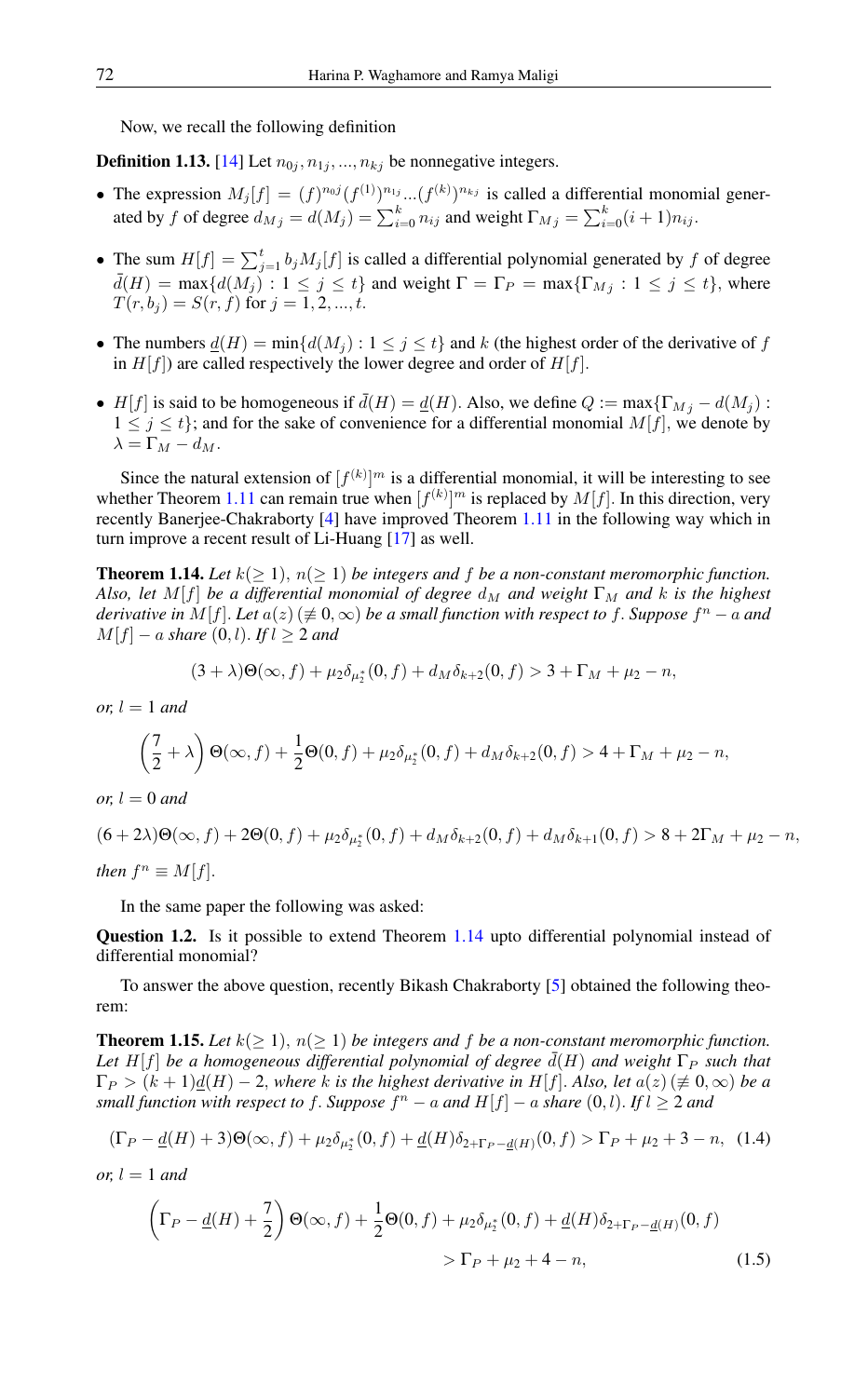*or,*  $l = 0$  *and* 

$$
(2(\Gamma_P - \underline{d}(H)) + 6)\Theta(\infty, f) + 2\Theta(0, f) + \mu_2 \delta_{\mu_2^*}(0, f) + \underline{d}(H)\delta_{1+\Gamma_P - \underline{d}(H)}(0, f) + \underline{d}(H)\delta_{2+\Gamma_P - \underline{d}(H)}(0, f) > 2\Gamma_P + \mu_2 + 8 - n,
$$
\n(1.6)

*then*  $f^n \equiv H[f]$ .

Naturally at the end of the paper the following question was posed by the author in [\[5\]](#page-10-1).

Question 1.3. Is it is possible to extend Theorem [1.15](#page-3-1) up to an arbitrary differential polynomial?

One of our objectives in writing this paper is to solve this Question. Now observing the above results it is Quite natural to place the following Question

**Question 1.4.** Is it is possible to replace  $f^n$  by arbitrary polynomial  $P[f] = a_0 f^n + a_1 f^{n-1} +$  $... + a_n$  in Theorem [1.15](#page-3-1) ?

Throughout the paper, we will use the following notations. Let

$$
\mathcal{P}(w) = a_{n+m}w^{n+m} + \dots + a_nw^n + \dots + a_0 = a_{n+m}\prod_{i=1}^s (w - w_{p_i})^{p_i}
$$

where  $a_j$   $(j = 0, 1, 2, ..., n+m-1)$ ,  $a_{n+m} \neq 0$  and  $w_{p_i}$   $(i = 1, 2, ..., s)$  are distinct finite complex numbers and  $2 \le s \le n+m$  and  $p_1, p_2, ..., p_s$ ,  $s \ge 2, n, m$  and k are all positive integers with  $\sum_{i=1}^s p_i = n + m$ . Also let  $p > \max_{p \neq p_i, i=1,\dots,r} \{p_i\}$ ,  $r = s - 1$ , where s and r are two positive integers.

Let 
$$
P(w_1) = a_{n+m} \prod_{i=1}^{s-1} (w_1 + w_p - w_{p_i})^{p_i} = b_q w_1^q + b_{q-1} w_1^{q-1} + ... + b_0
$$
, where  $a_{n+m} = b_q$ ,  $w_1 = w - w_p$ ,  $q = n + m - p$ . Therefore,  $\mathcal{P}(w) = w_1^p P(w_1)$ .

Next we assume  $P(w_1) = b_q \prod_{r=1}^{r}$  $\prod_{i=1} (w_1 - \alpha_i)^{p_i}$ , where  $\alpha_i = w_{p_i} - w_p$ ,  $(i = 1, 2, ..., r)$ , be distinct zeros of  $P(w_1)$ .

The following theorem is the main result of this paper which gives an affirmative answer of the question 1.4 and also the question of Bikash Chakraborty [\[5\]](#page-10-1) in a more convenient way.

<span id="page-4-2"></span>**Theorem 1.16.** Let  $k(\geq 1)$ ,  $n(\geq 1)$ ,  $p(\geq 1)$  and  $m(\geq 0)$  be integers and f and  $f_1 = f - w_p$  be *two non-constant meromorphic functions and* H[f] *be a non-constant differential polynomial of degree*  $\bar{d}(H)$  *and weight*  $\Gamma_P$  *satisfying*  $\Gamma_P > (k+1)\underline{d}(H) - 2$ . Let  $\mathcal{P}(z) = a_{m+n}z^{n+m} + ...$  $a_n z^n + ... + a_0$ ,  $a_{m+n} \neq 0$ , *be a polynomial in z of degree*  $m + n$  *such that*  $P(f) = f_1^p P(f_1)$ . *Also, let*  $a(z) \neq 0, \infty$ *) be a small function with respect to f. Suppose*  $P(f) - a$  *and*  $H[f] - a$ *share*  $(0, l)$ *. If*  $l \geq 2$  *and* 

<span id="page-4-3"></span><span id="page-4-0"></span>
$$
(\Gamma_P - \bar{d}(H) + 3)\Theta(\infty, f) + \mu_2 \delta_{\mu_2^*}(w_P, f) + \underline{d}(H)\delta_{2+\Gamma_P - \underline{d}(H)}(0, f) > \Gamma_P + \mu_2 + 3 - p
$$
\n
$$
+ \bar{d}(H) - \underline{d}(H), \quad (1.7)
$$

*or,*  $l = 1$  *and* 

$$
\left(\Gamma_P - \bar{d}(H) + \frac{7}{2}\right)\Theta(\infty, f) + \frac{1}{2}\Theta(w_p, f) + \mu_2 \delta_{\mu_2^*}(w_p, f) + \underline{d}(H)\delta_{2+\Gamma_P - \underline{d}(H)}(0, f) > \Gamma_P + \mu_2
$$
\n
$$
+ 4 + \frac{(m+n) - 3p}{2} + \bar{d}(H) - \underline{d}(H),\tag{1.8}
$$

*or,*  $l = 0$  *and* 

<span id="page-4-1"></span>
$$
(2(\Gamma_P - \bar{d}(H)) + 6)\Theta(\infty, f) + 2\Theta(w_P, f) + \mu_2 \delta_{\mu_2^*}(w_P, f) + \underline{d}(H) \left(\sum_{i=1}^2 \delta_{i+\Gamma_P - \underline{d}(H)}(0, f)\right)
$$
  
> 2\Gamma\_P + \mu\_2 + 8 + 2(m+n) - 3p + 2(\bar{d}(H) - \underline{d}(H)), (1.9)  
then  $\mathcal{P}(f) \equiv H[f].$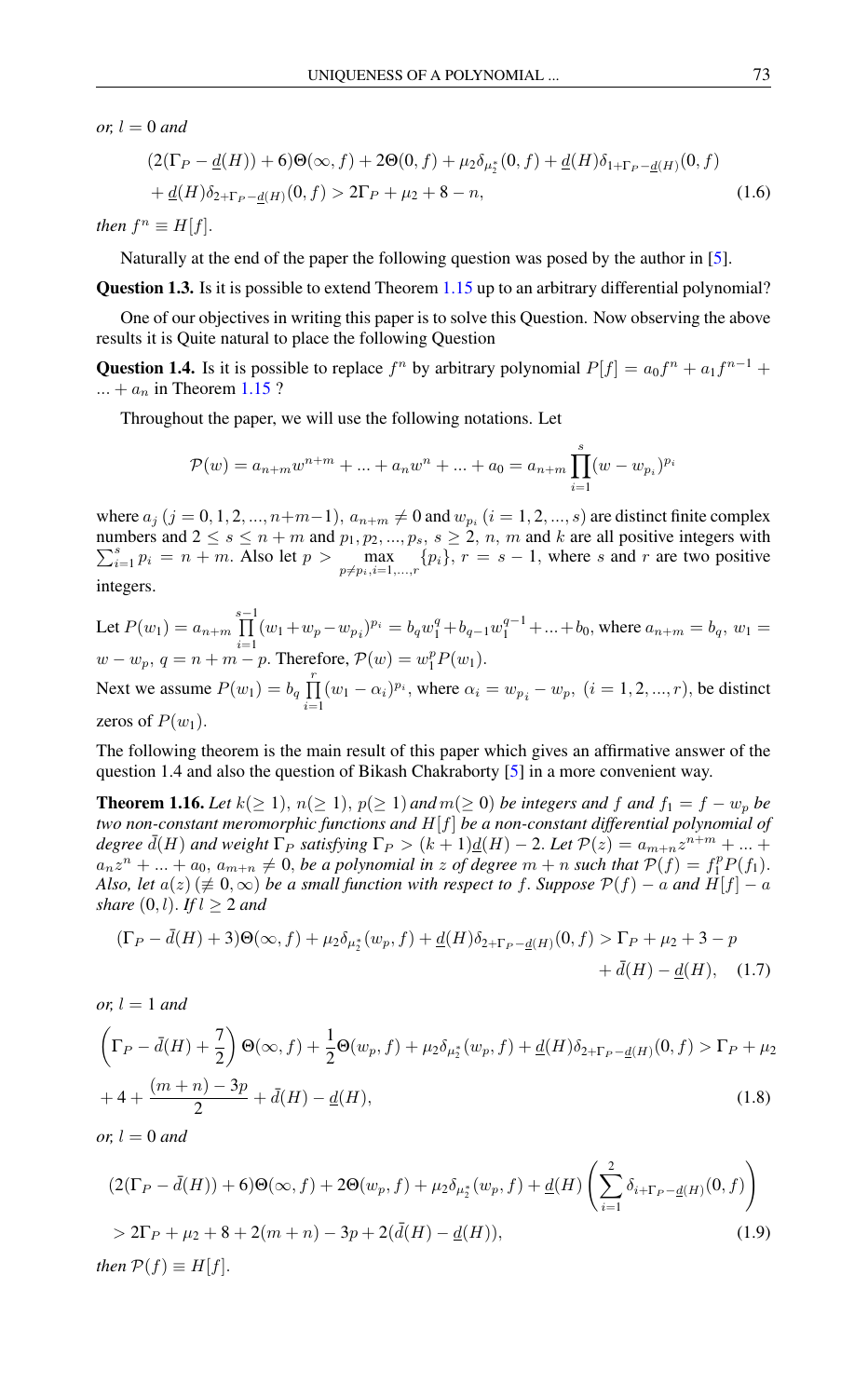The following Corollary can easily be deduced from the above theorem which is an extension and improvement of the Theorem [1.15.](#page-3-1) It is clear that for  $P(z) = 1$  i.e.,  $m = 0$  and  $\bar{d}(H) - d(H)$ (i.e., Homogeneous differential polynomial), we get exactly Theorem [1.15](#page-3-1) from Corollary [1.17.](#page-5-0)

<span id="page-5-0"></span>**Corollary 1.17.** Let  $k(>1)$ ,  $n(>1)$ , and  $m(>0)$  be integers and f be a non-constant meromor*phic function and*  $H[f]$  *be a non-constant differential polynomial of degree*  $\bar{d}(H)$  *and weight*  $\Gamma_P$ *satisfying*  $\Gamma_P > (k+1) \underline{d}(H) - 2$ . Let  $P(z) = a_m z^m + ... + a_0$ ,  $a_m \neq 0$ , be a polynomial in z *of degree* m. Also, let  $a(z)$  ( $\neq 0, \infty$ ) *be a small function with respect to f. Suppose*  $f^n P(f) - a$ *and*  $H[f]$  – *a share*  $(0, l)$ *. If*  $l \geq 2$  *and* 

$$
(\Gamma_P - \bar{d}(H) + 3)\Theta(\infty, f) + \mu_2 \delta_{\mu_2^*}(w_P, f) + \underline{d}(H)\delta_{2+\Gamma_P - \underline{d}(H)}(0, f) > \Gamma_P + \mu_2 + 3 - n
$$
\n
$$
+ \bar{d}(H) - \underline{d}(H), \quad (1.10)
$$

*or,*  $l = 1$  *and* 

$$
\left(\Gamma_P - \bar{d}(H) + \frac{7}{2}\right)\Theta(\infty, f) + \frac{1}{2}\Theta(w_P, f) + \mu_2 \delta_{\mu_2^*}(w_P, f) + \underline{d}(H)\delta_{2+\Gamma_P - \underline{d}(H)}(0, f) > \Gamma_P + \mu_2 + 4 + \frac{m}{2} - n + \bar{d}(H) - \underline{d}(H),\tag{1.11}
$$

*or,*  $l = 0$  *and* 

$$
(2(\Gamma_P - \bar{d}(H)) + 6)\Theta(\infty, f) + 2\Theta(w_p, f) + \mu_2 \delta_{\mu_2^*}(w_p, f) + \underline{d}(H) \left(\sum_{i=1}^2 \delta_{i+\Gamma_P - \underline{d}(H)}(0, f)\right)
$$
  
> 2\Gamma\_P + \mu\_2 + 8 + 2m - n + 2(\bar{d}(H) - \underline{d}(H)), (1.12)

*then*  $f^n P(f) \equiv H[f]$ .

The following examples show that the conditions  $(1.7)$  -  $(1.9)$  in Theorem [1.16](#page-4-2) cannot be removed.

**Example 1.1.** Let  $f(z) = Ae^z + Be^{-z}$ ,  $AB \neq 0$ . Then  $\overline{N}(r, f) = S(r, f)$  and

$$
\overline{N}(r,0; f) = \overline{N}\left(r, \frac{-B}{A}; e^{2z}\right) \sim T(r, f).
$$

Here  $m = 0$ ,  $p = n = 1$ ,  $w_p = 0$ ,  $\bar{d}(H) = \underline{d}(H) = 1$ ,  $\mu_2 = 1$  and  $\Gamma_P = 2$ . Again  $\Theta(\infty, f) =$ 1 and  $\Theta(0, f) = \delta_q(0, f) = 0$ . Let  $m = 0$ , hence  $\mathcal{P}(f) = f$ . Therefore it is clear that  $H[f] =$ 2f'' and  $\mathcal{P}(f)$  share  $(a, l)$  ( $l \ge 0$ ) but none of the inequalities [\(1.7\)](#page-4-0), [\(1.8\)](#page-4-3) and [\(1.9\)](#page-4-1) of Theorem [1.16](#page-4-2) is satisfied and  $\mathcal{P}(f) \not\equiv H[f]$ .

**Example 1.2.** Let  $f(z) = -\sin \alpha(z) + a - \frac{a}{\alpha^{4k}}$ ,  $k \in \mathbb{N}$ ; where  $\alpha \neq 0$ ,  $\alpha^{4k} \neq 1$ , and  $a \in \mathbb{C} - \{0\}$ . Let  $p = n = 1$ ,  $w_p = 0$ , and  $m = 0$ . Then let  $P(f) = f$ . Again let  $H[f] = 2f^{4k}$ . Then  $H[f] =$  $-2\alpha^{(4k)}\sin(\alpha(z))$ . Here  $m=0$ ,  $\mu_2=1$ ,  $\Gamma_P=4k$ ,  $\bar{d}(H)=\underline{d}(H)=1$ . Again  $\Theta(\infty, f)=1$  and

$$
\overline{N}(r,0;f) = \overline{N}\left(r,a - \frac{a}{\alpha^{4k}}; \sin \alpha(z)\right) \sim T(r,f).
$$

Therefore,  $\Theta(0, f) = 0 = \delta_q(0, f)$ ,  $\forall q \in \mathbb{N}$ . Also it is clear that  $\mathcal{P}(f)$  and  $H[f]$  share  $(a, l) (l \ge 0)$ but none of the inequalities [\(1.7\)](#page-4-0), [\(1.8\)](#page-4-3) and [\(1.9\)](#page-4-1) of Theorem [1.16](#page-4-2) is satisfied and  $\mathcal{P}(f) \neq H[f]$ .

#### 2 Preliminary Lemmas

In this section, we present some lemmas which will be needed in the sequel. Let  $F$ ,  $G$  be two non-constant meromorphic functions. Henceforth we shall denote by  $\Delta$  the following function.

<span id="page-5-1"></span>
$$
\Delta = \left(\frac{F''}{F'} - \frac{2F'}{F-1}\right) - \left(\frac{G''}{G'} - \frac{2G'}{G-1}\right). \tag{2.1}
$$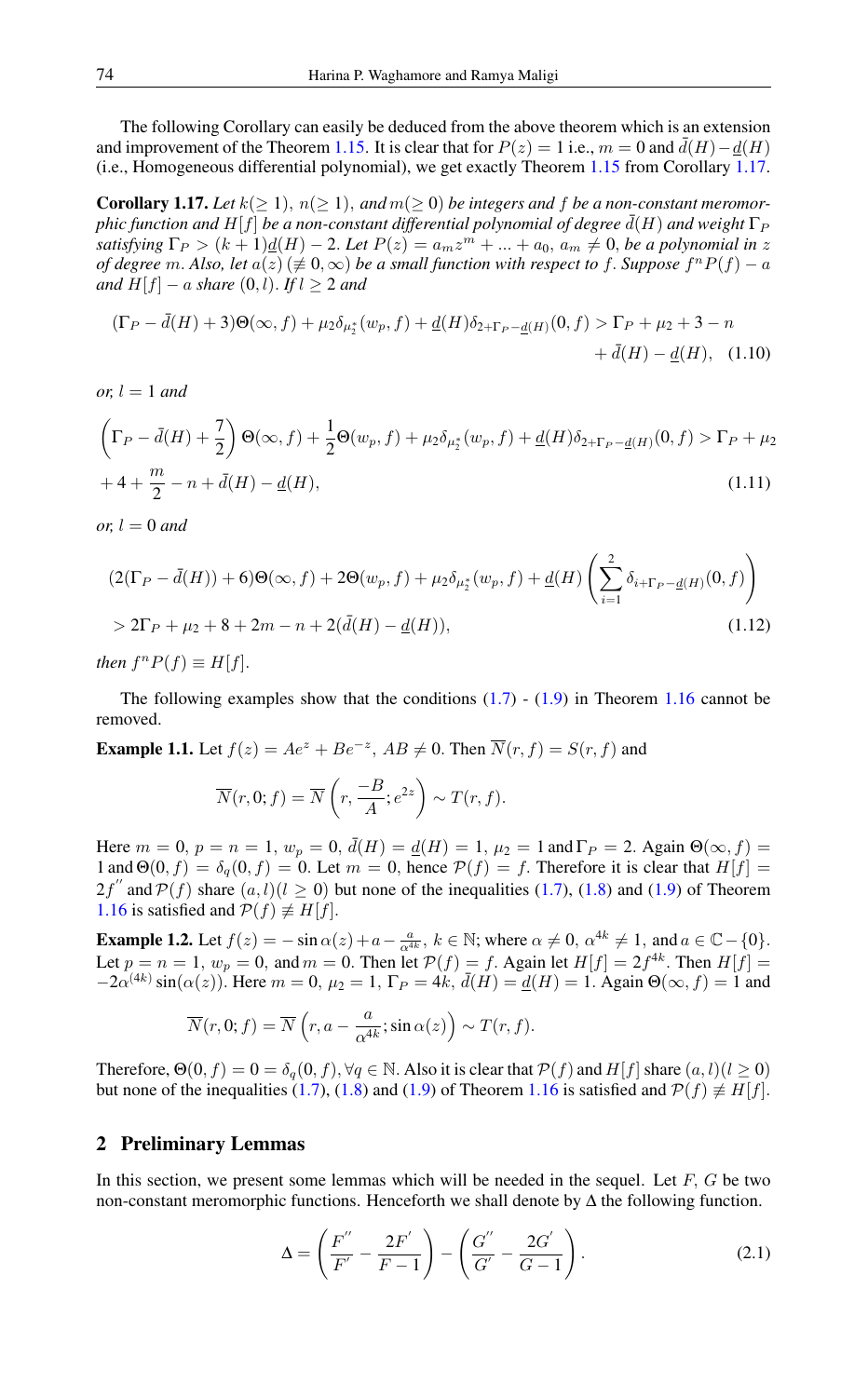<span id="page-6-0"></span>Lemma 2.1. *([\[4\]](#page-10-2)) If* f *is a non-constant meromorphic function, then*

$$
1 + \delta_2(0, f) \ge 2\Theta(0, f).
$$

<span id="page-6-1"></span>**Lemma 2.2.** *([\[8\]](#page-11-5)) If F and G share* (1, *l*),  $\overline{N}(r, \infty; F) = \overline{N}(r, \infty; G)$  *and*  $\Delta \neq 0$ *, then* 

$$
N(r,\infty;\Delta) \leq \overline{N}(r,\infty;F) + \overline{N}(r,0;F \geq 2) + \overline{N}(r,0;G \geq 2) + \overline{N}_0(r,0;F') + \overline{N}_0(r,0;G')+ \overline{N}_L(r,1;F) + \overline{N}_L(r,1;G) + S(r,F) + S(r,G).
$$

<span id="page-6-3"></span>Lemma 2.3. *([\[4\]](#page-10-2)) Let* F *and* G *share* (1, l). *Then*

$$
\overline{N}_L(r,1;F) \leq \frac{1}{2}\overline{N}(r,\infty;F) + \frac{1}{2}\overline{N}(r,0;F) + S(r,F) \text{ when } l \geq 1,
$$

*and*

$$
\overline{N}_L(r, 1; F) \leq \overline{N}(r, \infty; F) + \overline{N}(r, 0; F) + S(r, F) \text{ when } l = 0.
$$

*Similar expressions also hold for* G.

<span id="page-6-2"></span>**Lemma 2.4.** *([\[4\]](#page-10-2)) Let F and G share*  $(1, l)$  *and*  $\Delta \not\equiv 0$ *. Then* 

$$
\overline{N}(r,1;F) + \overline{N}(r,1;G) \leq N(r,\infty;\Delta) + \overline{N}_{E}^{(2)}(r,1;F) + \overline{N}_{L}(r,1;F) + \overline{N}_{L}(r,1;G) + \overline{N}(r,1;G) + S(r,F) + S(r,G).
$$

<span id="page-6-4"></span>**Lemma 2.5.** Let f be non-constant meromorphic function and  $a(z)$  be a small function of f. Let  $F = \frac{\mathcal{P}(f)}{a} = \frac{f_1^p P(f_1)}{a}$  and  $G = \frac{H[f]}{a}$  $\frac{f[f]}{a}$ . *such that* F and G *shares*  $(1, \infty)$ . Then one of the following *cases holds:*

- *(i)*  $T(r) \leq N_2(r, 0; F) + N_2(r, 0; G) + \overline{N}(r, \infty; F) + \overline{N}(r, \infty; G) + \overline{N}_L(r, 1; F) + \overline{N}_L(r, 1; G) +$  $S(r)$ ,
- $(ii)$   $F \equiv G$ ,
- $(iii)$   $FG \equiv 1$ ,

*where*  $T(r) = \max\{T(r, F), T(r, G)\}$  *and*  $S(r) = o(T(r))$ ,  $r \in I$ , *I is a set of infinite linear measure of*  $r \in (0, \infty)$ .

**Proof.** Let  $z_0$  be a pole of f which is not a pole or zero of  $a(z)$ . Then  $z_0$  is a pole of F and G simultaneously. Thus F and G share those pole of f which is not zero or pole of  $a(z)$ . Clearly

$$
N(r, \infty; \Delta) \leq \overline{N}(r, 0; F \geq 2) + \overline{N}(r, 0; G \geq 2) + \overline{N}_L(r, \infty; F) + \overline{N}_L(r, \infty; G) + \overline{N}_0(r, 0; F')
$$
  
+  $\overline{N}_0(r, 0; G') + S(r, F) + S(r, G).$ 

Rest of the proof can be carried out in the line of proof of Lemma 2.13 of [1]. So we omit the details

**Lemma 2.6.** *([\[18\]](#page-11-9))* The inequality  $N(r, \infty; H[f]) \le d(H)N(r, \infty; f) + (\Gamma_P - d(H))\overline{N}(r, \infty; f)$ *holds.*

Lemma 2.7. *([\[20\]](#page-11-17)) Let* f *be a non-constant meromorphic function and let*

$$
R(f) = \frac{\sum_{i=0}^{n} a_i f^i}{\sum_{j=0}^{m} b_j f^j}
$$

*be an irreducible rational function in* f *with constant coefficients*  $\{a_i\}$  *and*  $\{b_i\}$  *where*  $a_n \neq 0$ *and*  $b_m \neq 0$ *. Then* 

$$
T(r, R(f)) = pT(r, f) + S(r, f),
$$

*where*  $p = \max\{n, m\}$ .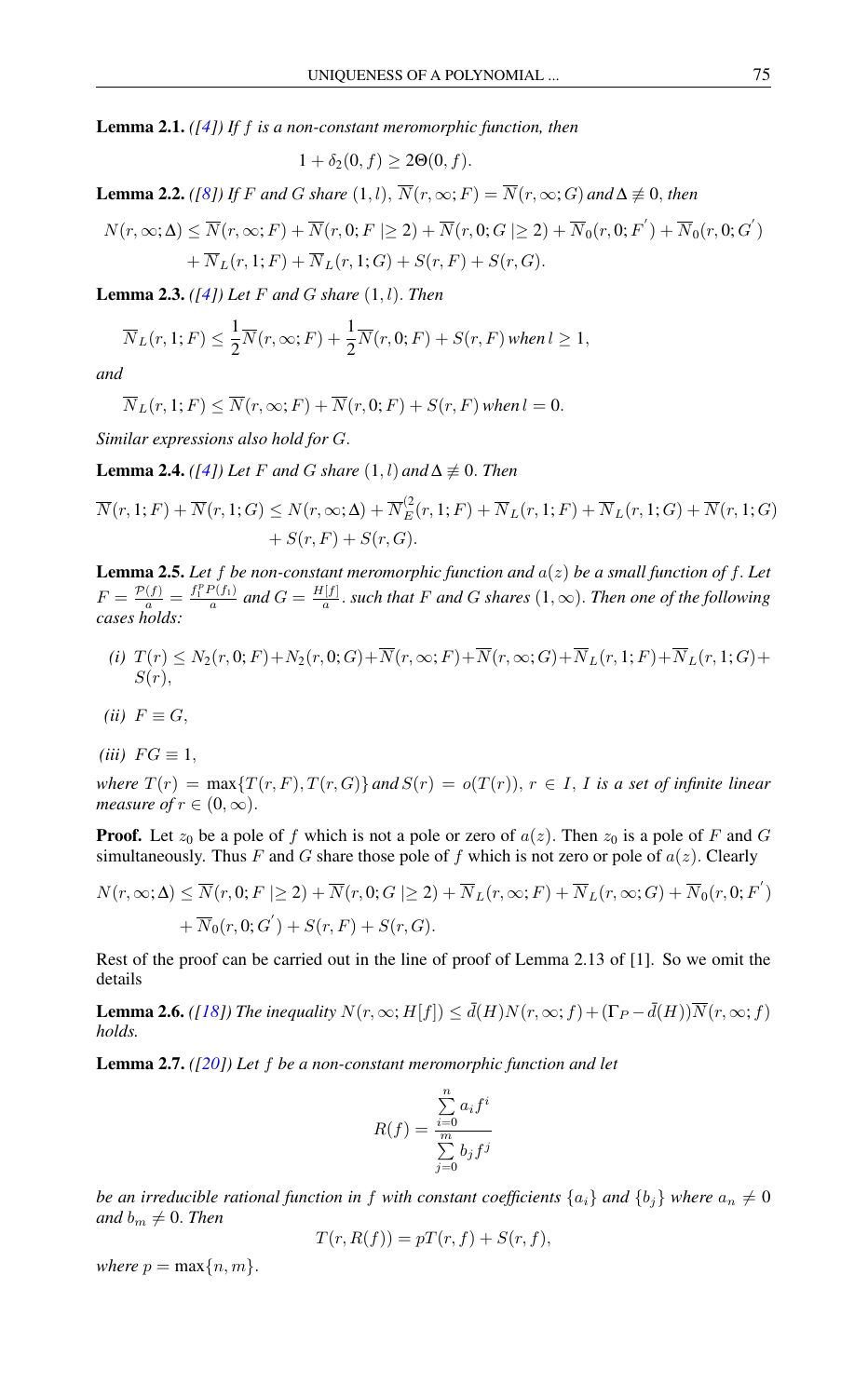<span id="page-7-0"></span>**Lemma 2.8.** *(* $[7, 12]$  $[7, 12]$  $[7, 12]$ *)* Let  $f$  *be a meromorphic function and*  $H[f]$  *be a differential polynomial. Then*

$$
m\left(r, \frac{H[f]}{f^{\bar{d}(H)}}\right) \leq (\bar{d}(H) - \underline{d}(H))m\left(r, \frac{1}{f}\right) + S(r, f).
$$

<span id="page-7-1"></span>**Lemma 2.9.**  $([2, 3])$  $([2, 3])$  $([2, 3])$  $([2, 3])$  $([2, 3])$  Let  $H[f]$  be a differential polynomial generated by a non-constant mero*morphic function* f. *Then*

$$
N\left(r,\infty;\frac{H[f]}{f^{\bar{d}(H)}}\right) \leq (\Gamma_P - \bar{d}(H))\overline{N}(r,\infty;f) + (\bar{d}(H) - \underline{d}(H))N(r,0;f \geq k+1) + Q\overline{N}(r,0;f \geq k+1) + \bar{d}(H)N(r,0;f \leq k) + S(r,f).
$$

<span id="page-7-5"></span>**Lemma 2.10.** Let f be a non-constant meromorphic function and  $a(z)$  be a small function in f. Let us define  $F = \frac{\mathcal{P}(f)}{a} = \frac{f_1^p P(f_1)}{a}$  and  $G = \frac{H[f]}{a}$  $\frac{f[J]}{a}$ . *Then*  $FG \not\equiv 1$ .

**Proof.** On contrary, assume that  $FG \equiv 1$ , i.e.,  $f_1^p P(f_1)H[f] = (a(z))^2$ . Then

$$
N(r,0; f \mid \geq k+1) = S(r,f).
$$

Now applying Lemmas [2.8,](#page-7-0) [2.9](#page-7-1) and the first fundamental theorem, we get

$$
(m+n+\bar{d}(H))T(r,f) = T\left(r, \frac{a^2}{f_1^p P(f_1)f^{\bar{d}(H)}}\right) + S(r,f) = T\left(r, \frac{H[f]}{f^{\bar{d}(H)}}\right) + S(r,f)
$$
  
\n
$$
\leq m\left(r, \frac{H[f]}{f^{\bar{d}(H)}}\right) + N\left(r, \frac{H[f]}{f^{\bar{d}(H)}}\right) + S(r,f)
$$
  
\n
$$
\leq (\bar{d}(H) - \underline{d}(H))[T(r,f) - \{N(r,0;f \leq k) + N(r,0;f \geq k+1)\}]
$$
  
\n
$$
+ (\Gamma_p - \bar{d}(H))\overline{N}(r,\infty;f) + (\bar{d}(H) - \underline{d}(H))N(r,0;f \geq k+1)
$$
  
\n
$$
+ Q\overline{N}(r,0;f \geq k+1) + \bar{d}(H)N(r,0;f \leq k) + S(r,f)
$$
  
\n
$$
\leq (\bar{d}(H) - \underline{d}(H))T(r,f) + \underline{d}(H)N(r,0;f \leq k)
$$
  
\n
$$
+ (\Gamma_p - \bar{d}(H))\overline{N}(r,\infty;f) + S(r,f)
$$
  
\n
$$
\leq \bar{d}(H)T(r,f) + (\Gamma_p - \bar{d}(H))\overline{N}(r,\infty; f_1^p P(f_1)) + S(r,f)
$$
  
\n
$$
\leq \bar{d}(H)T(r,f) + (\Gamma_p - \bar{d}(H))\overline{N}(r,\infty; (a(z))^2) + S(r,f)
$$
  
\n
$$
\leq \bar{d}(H)T(r,f) + S(r,f),
$$

which is a contradiction.

<span id="page-7-2"></span>**Lemma 2.11.** *(* $[5]$ *)* For the differential polynomial  $H[f]$ *,* 

$$
N(r, 0; H[f]) \leq (\Gamma_p - \bar{d}(H))\overline{N}(r, \infty; f) + \underline{d}(H)\overline{N}(r, 0; f)
$$

$$
+ (\bar{d}(H) - \underline{d}(H))\left(m\left(r, \frac{1}{f}\right) + T(r, f)\right) + S(r, f).
$$

<span id="page-7-3"></span>**Lemma 2.12.** *([\[5\]](#page-10-1))* Let *j* and *p* be two positive integers satisfying  $j \ge p + 1$  and  $\Gamma_P > (k + 1)$  $1)$  $\underline{d}(H) - (p + 1)$ . *Then for the differential polynomial*  $H[f]$ ,

$$
\overline{N}_{(j+\Gamma_P - \underline{d}(H)}(r,0;\underline{d}(H)) \leq \overline{N}_{(j}(r,0;H[f]).
$$

<span id="page-7-4"></span>**Lemma 2.13.** Let j and p be two positive integers satisfying  $j \ge p + 1$  and  $\Gamma_P > (k+1)d(H) (p+1)$ . *Then for a differential polynomial*  $H[f]$ ,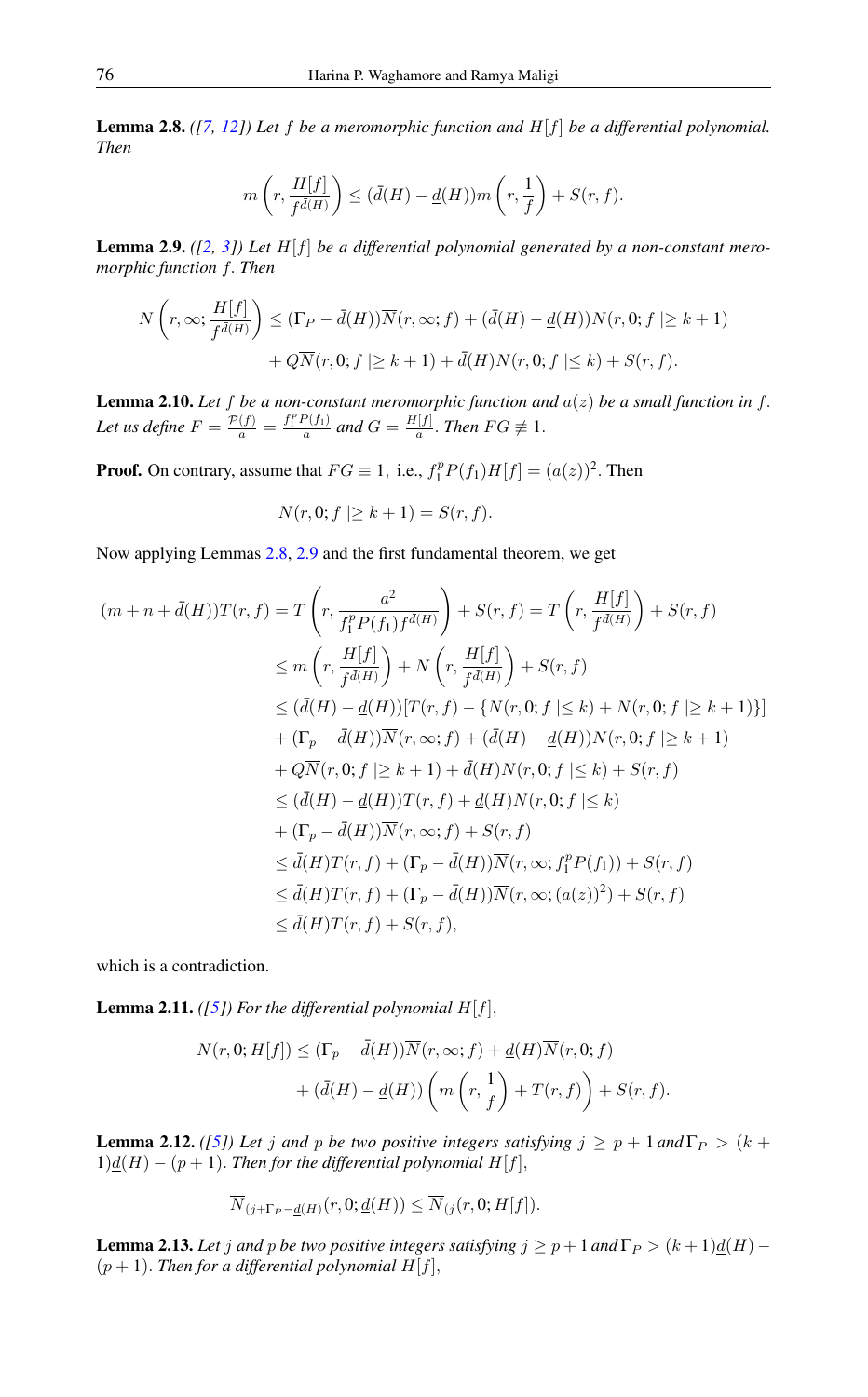#### Proof. From Lemmas [2.11](#page-7-2) and [2.12](#page-7-3) we have

$$
N_P(r, 0; H[f]) \leq (\Gamma_p - \bar{d}(H))\overline{N}(r, \infty; f) + \overline{N}(r, 0; f^{\underline{d}(H)}) + (\bar{d}(H) - \underline{d}(H))
$$
  

$$
\left( m\left(r, \frac{1}{f}\right) + T(r, f)\right) - \sum_{j=p+1}^{\infty} \overline{N}_{(j}(r, 0; H[f]) + S(r, f)
$$
  

$$
\leq (\Gamma_p - \bar{d}(H))\overline{N}(r, \infty; f) + N_{P+\Gamma_P - \underline{d}(H)}(r, 0; f^{\underline{d}(H)})
$$
  

$$
+ (\bar{d}(H) - \underline{d}(H))\left(m\left(r, \frac{1}{f}\right) + T(r, f)\right)
$$
  

$$
+ \sum_{j=p+\Gamma_P - \underline{d}(H)+1}^{\infty} \overline{N}_{(j}(r, 0; f^{\underline{d}(H)}) - \sum_{j=p+1}^{\infty} \overline{N}_{(j}(r, 0; H[f]) + S(r, f)
$$
  

$$
\leq (\Gamma_p - \bar{d}(H))\overline{N}(r, \infty; f) + N_{P+\Gamma_P - \underline{d}(H)}(r, 0; f^{\underline{d}(H)})
$$
  

$$
+ (\bar{d}(H) - \underline{d}(H))\left(m\left(r, \frac{1}{f}\right) + T(r, f)\right) + S(r, f).
$$

This completes the proof.

## 3 Proof of Theorem

**Proof of Theorem 1.1.** Let  $F = \frac{\mathcal{P}(f)}{a} = \frac{f_1^p P(f_1)}{a}$  and  $G = \frac{H[f]}{a}$  $\frac{f[f]}{a}$ . Then  $F - 1 = \frac{f_1^p P(f_1) - a}{a}$  and  $G-1 = \frac{H[f]-a}{a}$  $\frac{H^{1-a}}{a}$ . Since  $\mathcal{P}(f)$  and  $H[f]$  share  $(a, l)$ , it follows that F and G share  $(1, l)$  except the zeros and poles of  $a(z)$ . Now we consider the following cases.

**Case 1.** First we assume that  $\Delta \neq 0$ .

Subcase 1.1. If  $l \geq 1$ , then using the second fundamental Theorem and Lemmas [2.2](#page-6-1) and [2.4,](#page-6-2) we get

$$
T(r, F) + T(r, G) \leq \overline{N}(r, \infty; F) + \overline{N}(r, \infty; G) + \overline{N}(r, 0; F) + \overline{N}(r, 0; G) + N(r, \infty; \Delta)
$$
  
+ 
$$
\overline{N}_{E}^{2}(r, 1; F) + \overline{N}_{L}(r, 1; F) + \overline{N}_{L}(r, 1; G) + \overline{N}(r, 1; G) - \overline{N}_{0}(r, 0; F')
$$
  
- 
$$
\overline{N}_{0}(r, 0; G') + S(r, f).
$$
  

$$
\leq 2\overline{N}(r, \infty; F) + \overline{N}(r, \infty; G) + N_{2}(r, 0; F) + N_{2}(r, 0; G) + \overline{N}_{E}^{2}(r, 1; F)
$$
  
+ 
$$
2\overline{N}_{L}(r, 1; F) + 2\overline{N}_{L}(r, 1; G) + \overline{N}(r, 1; G) + S(r, f).
$$
 (3.1)

**Subcase 1.1.1.** If  $l \geq 2$ , then using the inequality [\(3.1\)](#page-8-0), we get

<span id="page-8-0"></span>
$$
T(r, F) + T(r, G) \le 2\overline{N}(r, \infty; F) + \overline{N}(r, \infty; G) + N_2(r, 0; F) + N_2(r, 0; G) + \overline{N}_E^2(r, 1; F)
$$
  
+ 2\overline{N}\_L(r, 1; F) + 2\overline{N}\_L(r, 1; G) + \overline{N}(r, 1; G) + S(r, f)  

$$
\le 2\overline{N}(r, \infty; F) + \overline{N}(r, \infty; G) + \mu_2 N_{\mu_2^*}(r, w_p; f) + (m + n - p)T(r, f)
$$
  
+ N\_2(r, 0; G) + N(r, 1; G) + S(r, f).

i.e., for any  $\epsilon > 0$ , in view of Lemma [2.13,](#page-7-4) the above inequality becomes

$$
(m+n)T(r, f) \leq (\Gamma_P - \bar{d}(H) + 3)\overline{N}(r, \infty; f) + \mu_2 N_{\mu_2^*}(r, w_p; f) + (m+n-p)T(r, f)
$$
  
+  $N_{2+\Gamma_P - \underline{d}(H)}(r, 0; f^{\underline{d}(H)}) + 2(\bar{d}(H) - \underline{d}(H))T(r, f) + S(r, f)$   
 $\leq \{(\Gamma_P - \bar{d}(H) + 3) - (\Gamma_P - \bar{d}(H) + 3)\Theta(\infty, f) + \mu_2 - \mu_2 \delta_{\mu_2^*}(w_p, f)$   
+  $\underline{d}(H) - \underline{d}(H)\delta_{2+\Gamma_P - \underline{d}(H)}(r, 0; f) + (m+n-p) + 2(\bar{d}(H) - \underline{d}(H)) + \epsilon\}T(r, f)$   
+  $S(r, f).$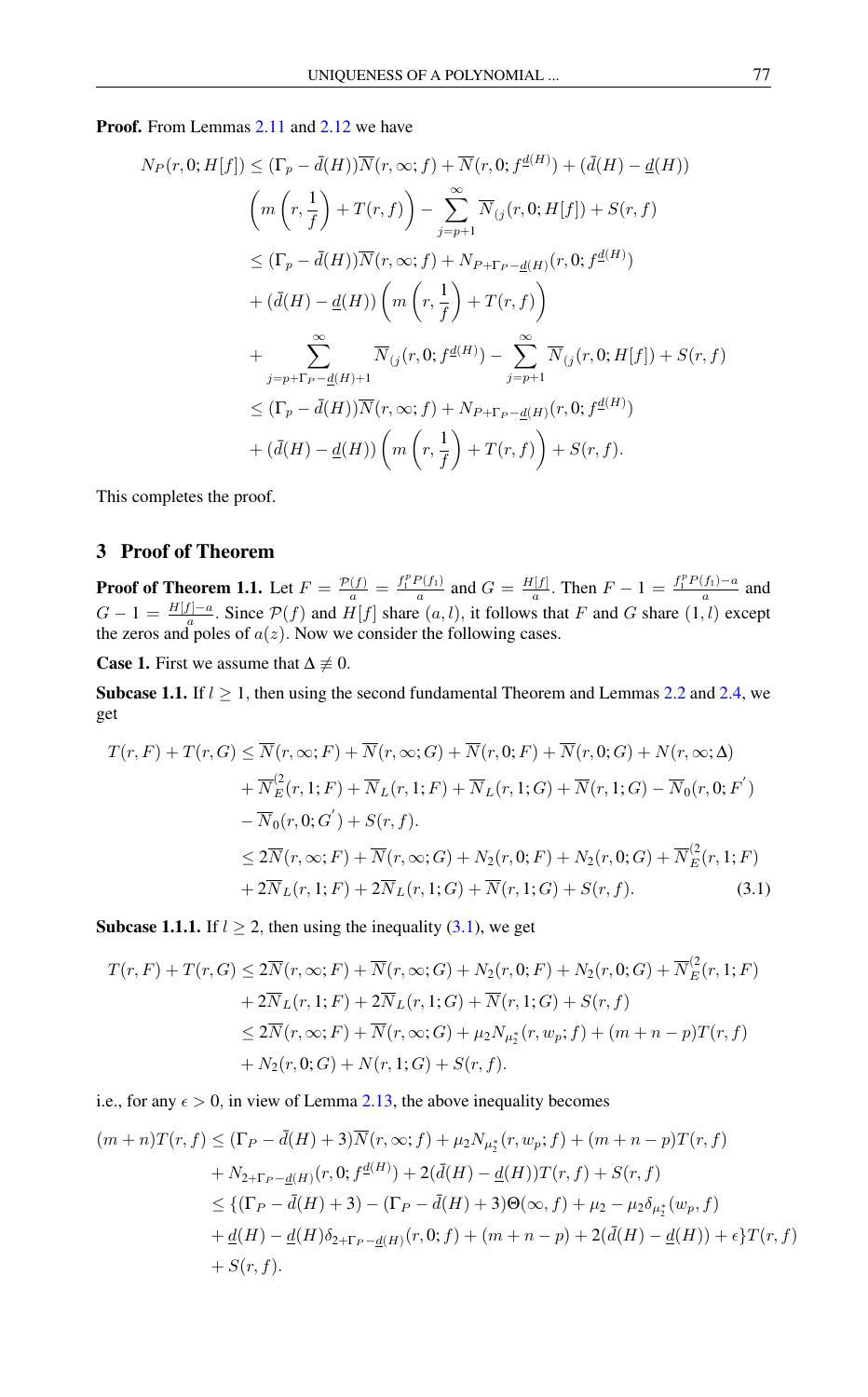i.e.,

$$
(\Gamma_P - \bar{d}(H) + 3)\Theta(\infty, f) + \mu_2 \delta_{\mu_2^*}(w_p, f) + \underline{d}(H)\delta_{2+\Gamma_P - \underline{d}(H)}(r, 0; f) \le \Gamma_P + \mu_2 + 3 - p + \bar{d}(H) - \underline{d}(H),
$$

which contradicts to the condition  $(1.7)$  of Theorem [1.16.](#page-4-2)

Subcase 1.1.2. If  $l = 1$ , then using the inequality [\(3.1\)](#page-8-0) and Lemma [2.3,](#page-6-3) we get

$$
T(r, F) + T(r, G) \le 2\overline{N}(r, \infty; F) + \overline{N}(r, \infty; G) + N_2(r, 0; F) + N_2(r, 0; G) + \overline{N}_E^2(r, 1; F) + 2\overline{N}_L(r, 1; F) + 2\overline{N}_L(r, 1; G) + \overline{N}(r, 1; G) + S(r, f) \n\le \frac{5}{2}\overline{N}(r, \infty; F) + \overline{N}(r, \infty; G) + \frac{1}{2}\overline{N}(r, 0; F) + \mu_2 N_{\mu_2^*}(r, w_p; f) + (m + n - p)T(r, f) + N_2(r, 0; G) + N(r, 1; G) + S(r, f).
$$

i.e., for any  $\epsilon > 0$ , in view of Lemma [2.13,](#page-7-4) the above inequality becomes

$$
(m+n)T(r, f) \leq (\Gamma_P - \bar{d}(H) + \frac{7}{2})\overline{N}(r, \infty; f) + \frac{1}{2}\overline{N}(r, w_p; f) + \frac{1}{2}(m+n-p)T(r, f)
$$
  
+  $\mu_2 N_{\mu_2^*}(r, w_p; f) + (m+n-p)T(r, f) + N_{2+\Gamma_P - \underline{d}(H)}(r, 0; f^{\underline{d}(H)})$   
+  $2(\bar{d}(H) - \underline{d}(H))T(r, f) + S(r, f)$   
 $\leq \{(\Gamma_P - \bar{d}(H) + \frac{7}{2}) - (\Gamma_P - \bar{d}(H) + \frac{7}{2})\Theta(\infty, f) + \frac{1}{2} - \frac{1}{2}\Theta(w_p, f)$   
+  $\mu_2 - \mu_2 \delta_{\mu_2^*}(w_p, f) + \underline{d}(H) - \underline{d}(H)\delta_{2+\Gamma_P - \underline{d}(H)}(r, 0; f) + \frac{3(m+n-p)}{2}$   
+  $2(\bar{d}(H) - \underline{d}(H)) + \epsilon\}T(r, f) + S(r, f).$ 

i.e.,

$$
\begin{aligned} (\Gamma_P - \bar{d}(H) + \frac{7}{2}) \Theta(\infty, f) + \frac{1}{2} \Theta(w_P, f) + \mu_2 \delta_{\mu_2^*}(w_P, f) + \underline{d}(H) \delta_{2 + \Gamma_P - \underline{d}(H)}(r, 0; f) \\ &\leq \Gamma_P + \mu_2 + 4 + \frac{m + n - 3p}{2} + \bar{d}(H) - \underline{d}(H), \end{aligned}
$$

which contradicts to the condition  $(1.8)$  of Theorem [1.16.](#page-4-2)

Subcase 1.2. If  $l = 0$ , then applying the second fundamental theorem and Lemmas [2.2,](#page-6-1) [2.3,](#page-6-3) [2.4](#page-6-2) we get

$$
T(r, F) + T(r, G) \leq \overline{N}(r, \infty; F) + \overline{N}(r, 0; F) + \overline{N}(r, 1; F) + \overline{N}(r, \infty; G) + \overline{N}(r, 0; G)
$$
  
+  $\overline{N}(r, 1; G) - \overline{N}_0(r, 0; F') - \overline{N}_0(r, 0; G') + S(r, F) + S(r, G)$   
 $\leq \overline{N}(r, \infty; F) + \overline{N}(r, 0; F) + \overline{N}(r, \infty; G) + \overline{N}(r, 0; G) + N(r, \infty; \Delta)$   
+  $\overline{N}_E^2(r, 1; F) + \overline{N}_L(r, 1; F) + \overline{N}_L(r, 1; G) + \overline{N}(r, 1; G) - \overline{N}_0(r, 0; F')$   
-  $\overline{N}_0(r, 0; G') + S(r, F) + S(r, G)$   
 $\leq 2\overline{N}(r, \infty; F) + \overline{N}(r, \infty; G) + N_2(r, 0; F) + N_2(r, 0; G) + \overline{N}_E^2(r, 1; F)$   
+  $2\overline{N}_L(r, 1; F) + 2\overline{N}_L(r, 1; G) + \overline{N}(r, 1; G) + S(r, f)$   
 $\leq 2\overline{N}(r, \infty; F) + \overline{N}(r, \infty; G) + \mu_2 N_{\mu_2^*}(r, w_p; f) + (m + n - p)T(r, f)$   
+  $N_2(r, 0; G) + 2(\overline{N}(r, \infty; F) + \overline{N}(r, 0; F)) + \overline{N}(r, \infty; G) + \overline{N}(r, 0; G)$   
+  $\overline{N}_E^2(r, 1; F) + \overline{N}_L(r, 1; G) + \overline{N}(r, 1; G) + S(r, f)$   
 $\leq 4\overline{N}(r, \infty; F) + \mu_2 N_{\mu_2^*}(r, w_p; f) + (m + n - p)T(r, f) + N_2(r, 0; G)$   
+  $2\overline{$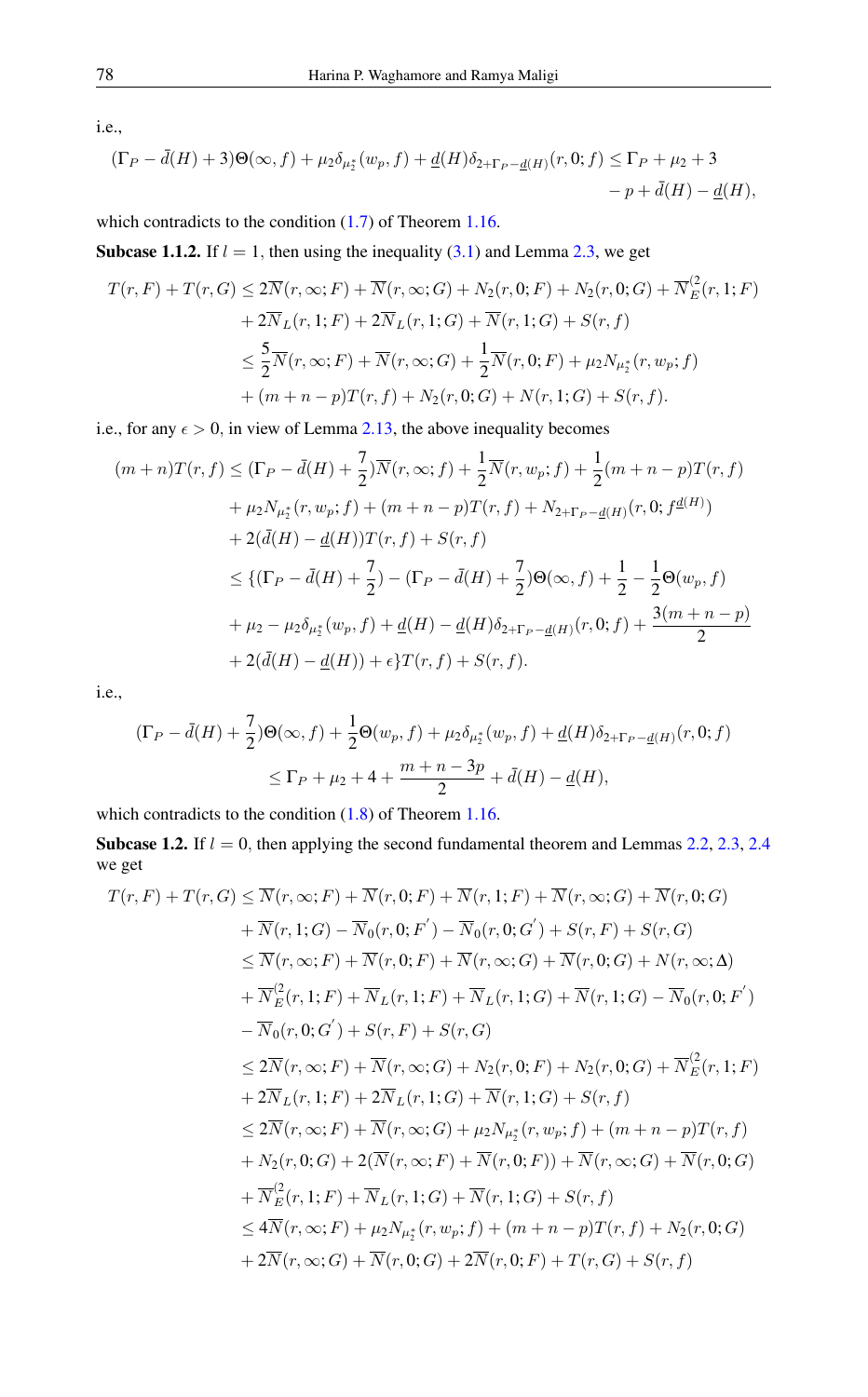i.e., for any  $\epsilon > 0$ , in view of Lemma [2.13,](#page-7-4) the above inequality becomes

$$
(m+n)T(r, f) \le (2(\Gamma_P - \bar{d}(H)) + 6)\overline{N}(r, \infty; f) + \mu_2 N_{\mu_2^*}(r, w_p; f) + (m+n-p)T(r, f)
$$
  
+  $N_{2+\Gamma_P - \underline{d}(H)}(r, 0; f^{\underline{d}(H)}) + 2(\bar{d}(H) - \underline{d}(H))T(r, f) + N_{1+\Gamma_P - \underline{d}(H)}(r, 0; f^{\underline{d}(H)})$   
+  $2\overline{N}(r, w_p; f) + 2(m+n-p)T(r, f) + S(r, f)$   
 $\le \{ (2(\Gamma_P - \bar{d}(H)) + 6) - (2(\Gamma_P - \bar{d}(H)) + 6)\Theta(\infty, f) + \mu_2 - \mu_2 \delta_{\mu_2^*}(w_p, f)$   
+  $\underline{d}(H) - \underline{d}(H)\delta_{2+\Gamma_P - \underline{d}(H)}(r, 0; f) + \underline{d}(H) - \underline{d}(H)\delta_{1+\Gamma_P - \underline{d}(H)}(r, 0; f) + 2 -$   
 $2\Theta(w_p, f) + (m+n-p) + 2(\bar{d}(H) - \underline{d}(H)) + \epsilon\}T(r, f) + S(r, f).$ 

i.e.,

$$
(2(\Gamma_P - \bar{d}(H)) + 6)\Theta(\infty, f) + 2\Theta(w_P, f) + \mu_2 \delta_{\mu_2^*}(w_P, f) + \underline{d}(H) \left(\sum_{i=1}^2 \delta_{i+\Gamma_P - \underline{d}(H)}(r, 0; f)\right)
$$
  

$$
\leq 2\Gamma_P + \mu_2 + 8 + 2(m+n) - 3p + 2(\bar{d}(H) - \underline{d}(H)),
$$

which contradicts to the condition  $(1.9)$  of Theorem [1.16.](#page-4-2)

**Case 2.** Next we assume that  $\Delta \equiv 0$ . Then on integration of [\(2.1\)](#page-5-1), we get,

$$
\frac{1}{G-1} \equiv \frac{A}{F-1} + B,\tag{3.2}
$$

where  $A(\neq 0)$  and B are complex constants. Clearly F and G share  $(1, \infty)$ . Also, by construction of F and G, F and G share  $(\infty, 0)$ . So using Lemma [2.13](#page-7-4) and condition [\(1.7\)](#page-4-0) of Theorem [1.16,](#page-4-2) we obtain

$$
N_2(r, 0; F) + N_2(r, 0; G) + \overline{N}(r, \infty; F) + \overline{N}(r, \infty; G) + \overline{N}_L(r, \infty; F) + \overline{N}_L(r, \infty; G) + S(r)
$$
  
\n
$$
\leq \mu_2 N_{\mu_2^*}(r, w_p; f) + (m + n - p)T(r, f) + N_{2+\Gamma_P - d(H)}(r, 0; f^{d(H)})
$$
  
\n
$$
+ (\Gamma_P - \underline{d}(H) + 3)\overline{N}(r, \infty; f) + 2(\overline{d}(H) - \underline{d}(H))T(r, f) + S(r)
$$
  
\n
$$
\leq {\Gamma_P + 3 + \mu_2 + m + n - p + 2(\overline{d}(H) - \underline{d}(H)) - (\Gamma_P + \mu_2 + 3 - p + 2\overline{d}(H) - 2\underline{d}(H)) + \epsilon}
$$
  
\n
$$
T(r, f) + S(r)
$$
  
\n
$$
\leq (m + n)T(r, f) + S(r)
$$
  
\n
$$
< T(r, F) + S(r).
$$

Hence inequality (1) of Lemma [2.5](#page-6-4) does not hold. Again in view of Lemma [2.10,](#page-7-5) we get  $FG \neq$ 1. Therefore  $F \equiv G$  i.e.,  $\mathcal{P}(f) \equiv H[f]$ .

### <span id="page-10-0"></span>References

- [1] Banerjee, Abhijit. Uniqueness of meromorphic functions that share two sets. Southeast Asian Bull. Math. 31 (2007), no. 1, 7–17.
- <span id="page-10-3"></span>[2] Banerjee, Abhijit; Chakraborty, Bikash. On the generalizations of Brück conjecture. Commun. Korean Math. Soc. 31 (2016), no. 2, 311–327.
- <span id="page-10-4"></span>[3] Banerjee, Abhijit; Chakraborty, Bikash. Some further study on Brück conjecture. An. Ştiinţ. Univ. Al. I. Cuza Iaşi. Mat. (N.S.) 62 (2016), no. 2, vol. 2, 501-511.
- <span id="page-10-2"></span>[4] Banerjee, Abhijit; Chakraborty, Bikash. Further investigations on a question of Zhang and Lü. Ann. Univ. Paedagog. Crac. Stud. Math. 14 (2015), 105–119.
- <span id="page-10-1"></span>[5] Chakraborty, Bikash. Uniqueness of power of a meromorphic function with its differential polynomial. Tamkang J. Math. 50 (2019), no. 2, 133–147.
- <span id="page-10-5"></span>[6] Chakraborty, Bikash. Some uniqueness results related to the Brück conjecture. Analysis (Berlin) 38 (2018), no. 2, 91–100.
- <span id="page-10-6"></span>[7] Chakraborty, Bikash. A simple proof of the Chuang's inequality. An. Univ. Vest Timiş. Ser. Mat.-Inform. 55 (2017), no. 2, 85–89.